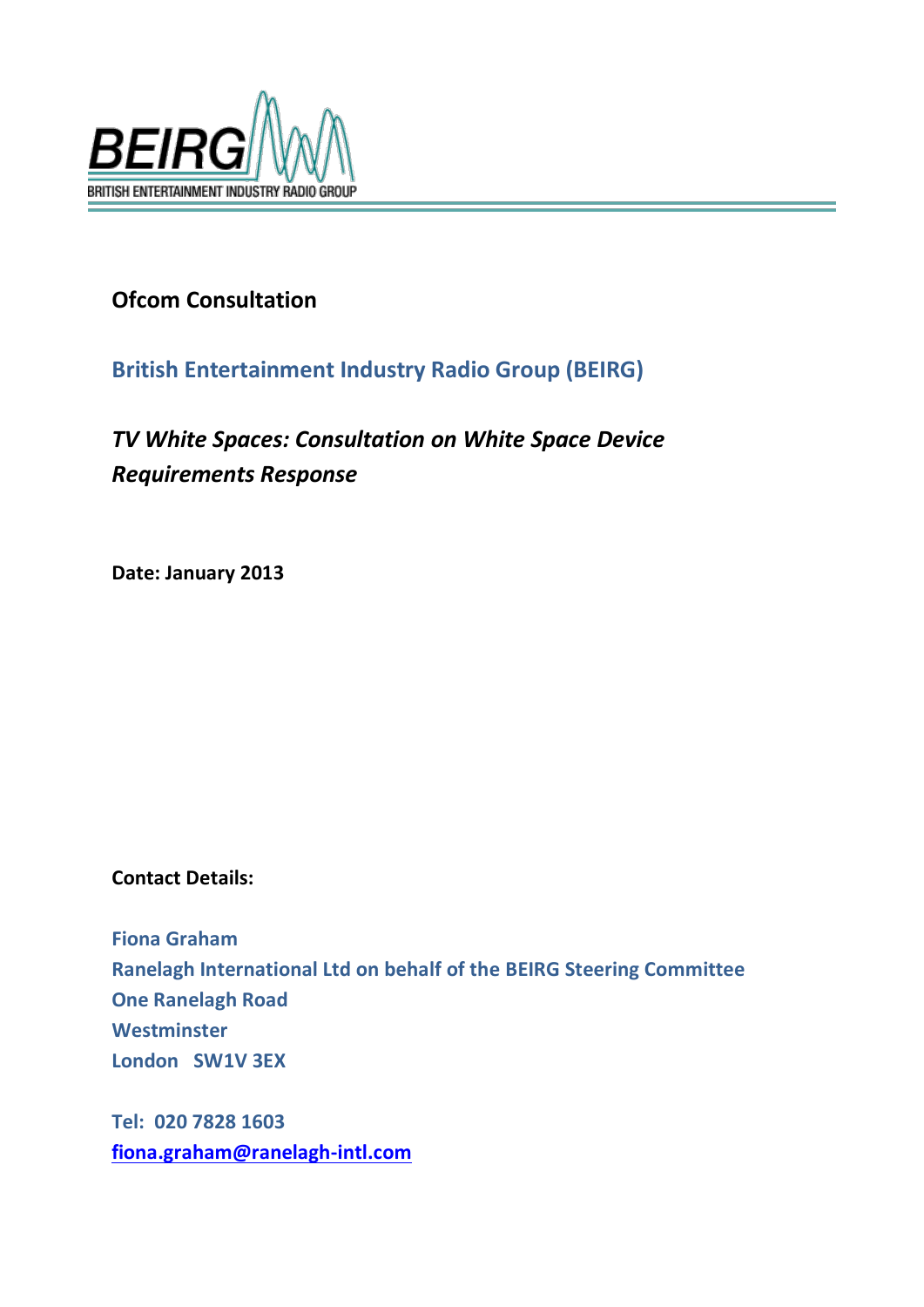## **BEIRG TV White Spaces: Consultation on White Space Device Requirements Response**

#### **Introduction – Executive Summary**

The British Entertainment Industry Radio Group (BEIRG) is an independent, not-for-profit organisation that works for the benefit of all those who produce, distribute and ultimately consume content made using radio spectrum in the UK. Productions that depend on radio spectrum include TV, film, sport, theatre, circuses, music, newsgathering, political and corporate events, and many others. BEIRG campaigns for the maintenance of Programme Making and Special Events (PMSE) access to sufficient quantity of interference-free spectrum for use by wireless production tools such as wireless microphones and wireless in-ear monitor (IEM) systems.

The economic and social importance of PMSE, from the circus to the media, and the creative industries which rely on it, is growing. In the UK the creative industries are currently responsible for 1.5 million jobs, and contribute £36 billion annually to the UK economy. While PMSE is growing in size and importance, the access to spectrum which is the life blood of its operations is being steadily eroded. Without sufficient access to spectrum, the PMSE sector's ability to produce content for consumers is severely hindered. It is essential to recognise that any interference to PMSE usage poses a serious risk to the revenue generation of this sector. As interference affects PMSE content production at its live source, industry users will be directly affected and face a huge potential loss of earnings and consumer reputation.

In any production uninterrupted audio is **absolutely critical**. As such, any interference experienced that causes a wireless audio failure has severe consequences for both the production and the audience alike. For example, during a recent high profile TV talent show final, technical issues caused one of the main performers to believe that her wireless microphone was not working. This resulted in her duetting with another performer and having to share his microphone. It was a major news story on-line before the show had even finished and was all over the newspapers on the following day. Though in this instance the issue was not caused by interference, it is easy to imagine the public uproar if major broadcast or live events begin to suffer wireless microphone drop out as a result of interference caused by White Space Devices (WSDs).

BEIRG believes that the deployment of WSDs into UHF spectrum has the potential to severely compromise PMSE's operating environment. Interference free spectrum is crucial to the successful operation of PMSE equipment. By allowing the deployment of White Space Devices into UHF spectrum, Ofcom will effectively be allowing an environment to develop that allows increasing levels of interference to affect existing users of UHF spectrum far more frequently. Allowing more RF energy to radiate in the band will, inevitably, impact negatively on existing spectrum users. BEIRG therefore urges an extremely cautious approach to the deployment of WSDs. The UK and EU spectrum landscape is very different to that which is found in the USA. Spectrum in Europe is relied upon far more heavily for both the manufacturing of content and the delivery of that content via Digital Terrestrial Television (DTT) to citizens and consumers. At the very least, BEIRG believes that a phased introduction should be considered, to ensure that any negative consequences resulting from WSD deployment can be accurately measured and fully assessed.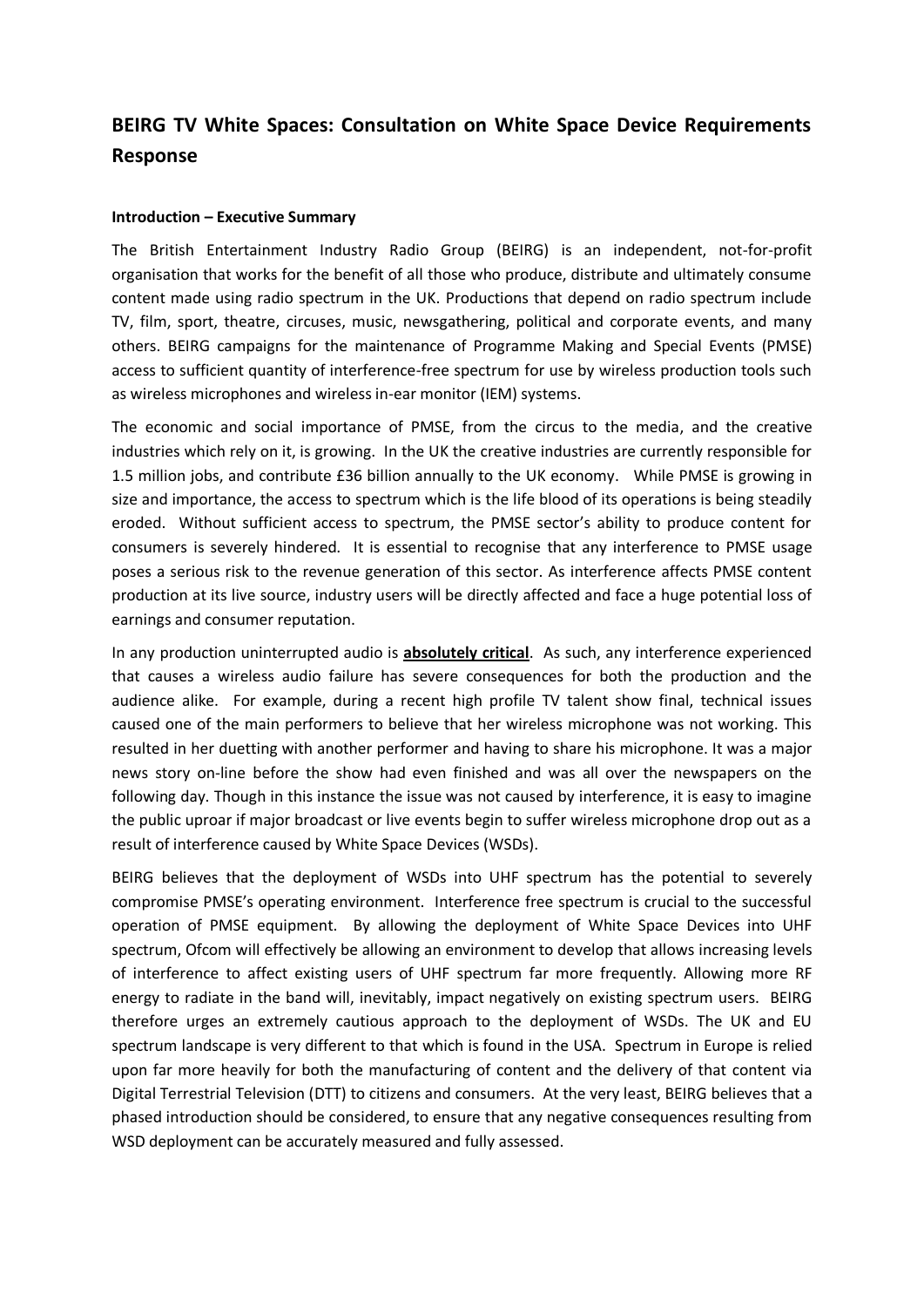BEIRG also believes that there should be clear lines of accountability. If the audio portion of a major concert or sporting event is ruined by interference from WSDs, resulting in cancellation of the event, BEIRG would like it to be made clear who will be held accountable. Whilst BEIRG would prefer not to see any WSDs operating in TV whitespace, we recognise that the current direction of travel is towards a shared spectrum access model. With this in mind, BEIRG has engaged with Ofcom on ongoing WSD policy, and has responded to this consultation as constructively as possible.

#### *Question 1: Do you agree with our approach to defining the various categories of WSDs?*

BEIRG is reasonably happy with the rules regarding how WSDs interact with WSDBs and Ofcom, assuming that every WSD user sticks to them, and that Ofcom is prepared to strongly enforce their correct use. However, BEIRG does not currently agree with Ofcom's approach to defining the categories of WSDs.

Firstly, BEIRG would like Ofcom to further clarify their definition of "integral antenna" used in respect to those connected to type B WSDs, as referred to in 5.15. The definition BEIRG would recognise is 'an integral antenna is designed as a fixed part of the equipment, without the use of an external connector, and as such, cannot be disconnected from the equipment by a user with the intent to connect another antenna, and with a maximum antenna gain of 2.15 dBi for non-geolocated slave WSDs'.

Secondly, BEIRG is concerned with the use of the term "undue interference" in 4.7.2. As far as the PMSE industry is concerned, all interference is potentially harmful and able to cause serious problems within our sector. BEIRG urges Ofcom to work to mitigate all interference from WSDs, and look to introduce buffer zones in Channels 34 and 39, to protect PMSE services operating in Channels 35-38. BEIRG is also concerned about the very large costs that the presence of WSD interference could entail, and whether a database provider or Ofcom would be liable for these costs in the event of disruption to PMSE as a consequence of WSD operation. There is concern over whether the introduction of WSDs will even provide sufficient value to taxpayers, when weighed up against expenditure on proposed database management by Ofcom, the threat of damaging interference, and potential compensation costs to disrupted industries. It is vital that the operation of the £36 billion creative industries is not compromised by any avoidable, harmful interference.

Thirdly, with the previous point in mind, BEIRG believes that a phased introduction of WSDs is both necessary and reasonable to help accurately forecast what problems may develop. BEIRG would recommend that Ofcom only initially allow WSDs within the first emission class to operate, before conducting extensive checks to ensure that no harmful interference is being experienced, and that work can be carried out to eradicate any interference as soon as possible. Until it can be clearly shown that existing PMSE and broadcast users of spectrum and consumers will be entirely protected from harmful interference or disruption, and a safe balance can be struck, further WSDs should not be introduced. An additional concern is the possible high power use of WSD in rural areas; any such use must ensure no interference to PMSE operations.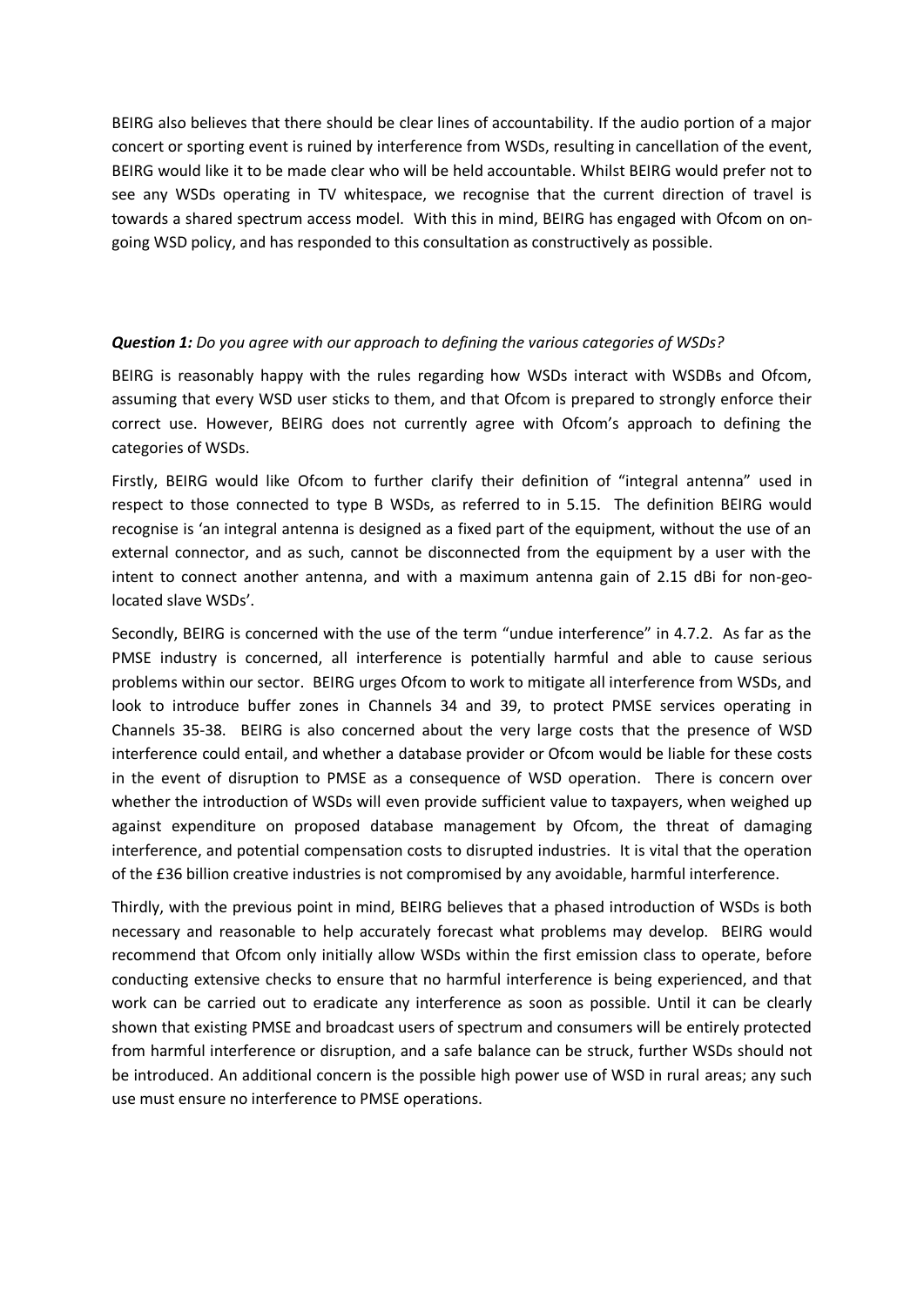#### *Question 2: Do you agree with our proposed sequence of operations for WSDs?*

Broadly, BEIRG agrees with Ofcom's proposed sequence of operations for WSDs. BEIRG is happy that qualifying WSDB must receive information from a WSD about the characteristics of that WSD, in order to generate operational parameters for that WSD. Furthermore, all slave devices should report back to their master devices, resulting in a closed feedback loop. It is also important that both master and slave WSDs are required to report their height or be provided with a power commensurate with the highest building in the pixel (plus an additional amount to compensate for error) as well as reporting their horizontal location, to ensure geographic validity of their operational parameters in such places as high-rise buildings.

BEIRG is concerned about the general duties of Ofcom as set out in section 4.2, with regards to its operation in "furthering the interests of citizens in relation to communication matters", and notes that PMSE and DTT interference from WSDs would not further these interests. It is critical that Ofcom ensures that no interference from WSDs is likely to occur following their deployment. White space is a limited resource, especially in places such as Edinburgh, Liverpool and Malvern, and must not be exploited to the detriment of existing users and citizens. There is a delicate tightrope to be walked in this respect. BEIRG recognises WSDs as an experiment in spectrum management, and can foresee that using a database to allow for remote control of devices will offer advantages to both administration and users. However there is also a clear danger that WSDs will impact on industries vital to the social and economic wellbeing of the UK, and negatively affect the benefits received by citizens.

Having a master device between the actual device emitting a signal and the database increases the likelihood of device failure, and as a consequence, increases the risk of interference and disruption to licenced users of spectrum. BEIRG is concerned about the risk of aggregate interference, syncing of databases, and inter-WSD interference, and seeks Ofcom's reassurances that it will be able to protect PMSE from these potential problems.

As Ofcom has confirmed that DTT and PMSE are the primary users in the bands in question, BEIRG can envisage situations when WSDs will be unusable. If demand for PMSE or DTT exists, it must always take precedence and be served before WSD requirements, in a similar fashion to the management necessitated by the London 2012 Olympics.

We also have concerns that there appears to be no control of the number and type of WSD operating on the same frequency at the same location, interference generated by competing WSDs will cause intermodulation products and a rise in the noise floor which can and will impact on primary users.

Ofcom needs to provide further information on whether a PMSE user suffering interference from a WSD will be allowed to change frequency without paying an additional license fee or giving longterm notice, so that the event that the PMSE user is servicing can continue uninhibited. BEIRG is concerned that many PMSE users will experience WSD interference and be forced to change their frequencies in order to keep an event going. However, the nearer it is to 'show time', the less likely it will be that any problems will be discussed with a licensing body, and the more urgently a PMSE user will require a new frequency. Therefore, many users may find themselves unable to report a problem with sufficient warning, and be forced to move without notice.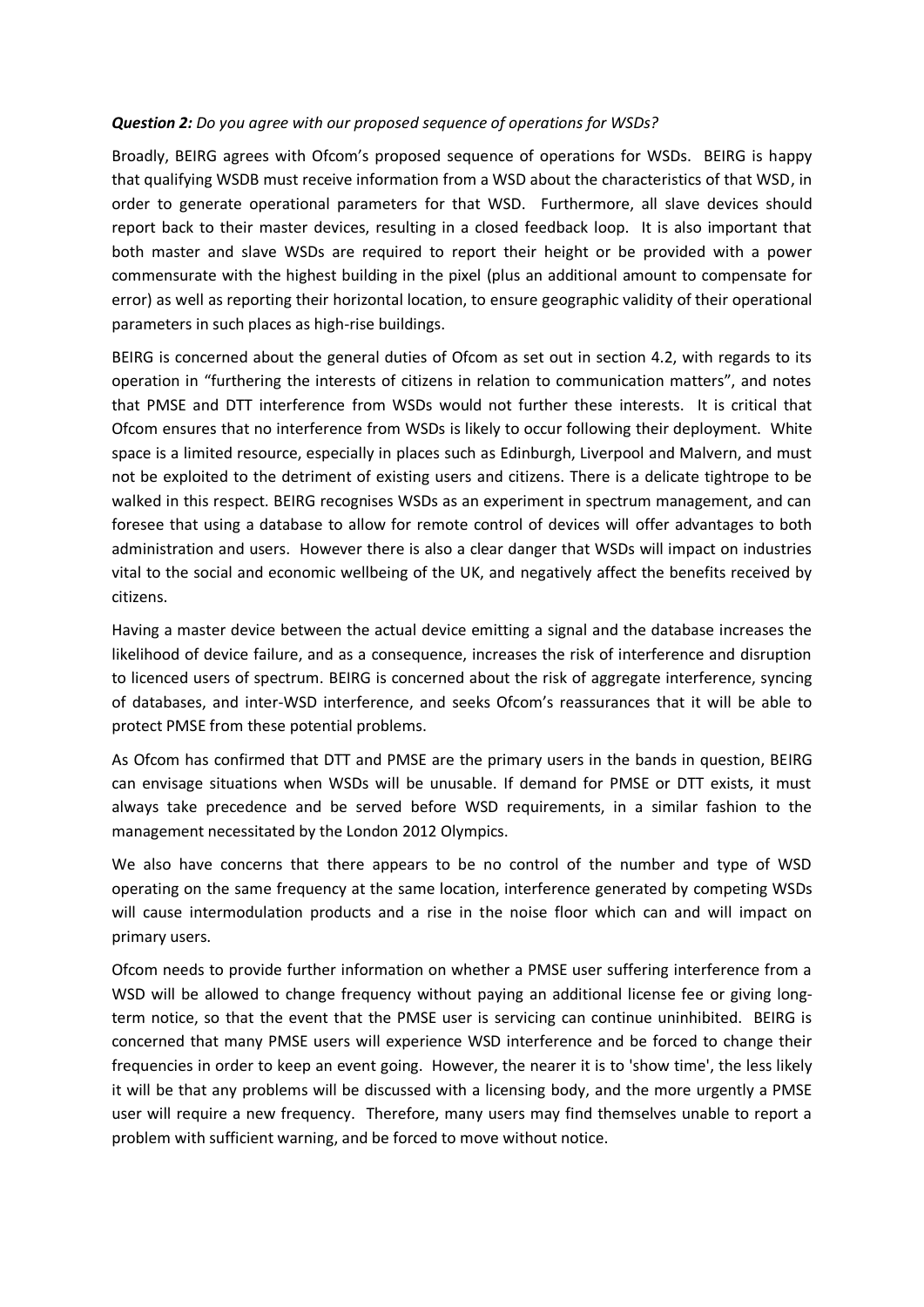However, under current proposals, simply moving to another frequency in this situation is not a viable option, as doing so could increase the likelihood of interference. In the presence of WSDs, if a radio mic or IEM user were to change frequency without notice, they would be more likely to experience further problems as the databases would not know that the PMSE user is temporarily operating on another frequency. Consequently, the industry would suffer as a result. Because users are going to be particularly engaged with their work on the day, they are not necessarily going to report these difficulties at the time, but will be more concerned with completing their production tasks. Due to the nature of the touring business, it is unlikely that PMSE professionals would be afforded the time to report back issues that they might have experienced on a previous evening's performance. This could potentially lead to a scenario where Ofcom falsely believe that there are no (or very few) interference issues introduced as a consequence of WSDs, as they are not reported.

#### *Question 3: Do you agree with our proposed additional operational requirements for master WSDs?*

Yes, with some modifications. BEIRG agrees with the time and geographic validity proposed in 5.57.5.60, but as mentioned previously, believes that a reference point for vertical geolocation is also required as an integral part of interference prevention. BEIRG is also in agreement with the requirements that must be met before WSDs can operate over multiple channels.

Additionally, BEIRG agrees that device parameters must be determined automatically by the master WSD, and be beyond the control of the user. Otherwise, databases are presented with the risk of tampering and an input of false parameters, which could lead to many problems down the line. BEIRG envisages some WSDs as being small handheld devices with mass appeal when used in a congested spectrum environment. Such products could be open to a "jailbreak" type software fix, which may be able to bypass the database permission procedure or other changes to device operation that could cause interference to licenced users. For example, devices could send out spoof GPS data to obtain permission to access spectrum which is not free in their real location. This could result in severe disruption to PMSE and/or DTT, and prove very difficult for Ofcom and device manufacturers to deal with quickly and effectively.

The concern is not that users would do this with the intention of deliberately causing interference to licensed services, it is that users may find themselves in a location where there is no available 'white space' spectrum to allow their device(s) to operate due to the need to protect licensed services. Due to the 'hidden node effect', however, it may appear that there is in fact clear spectrum, or at least a low enough noise floor, to allow the WSDs to operate satisfactorily as far as the user is aware. There is a considerable difference between operating range and the radius over which interference to licensed services is caused, and the average WSD user will most likely not appreciate this.

PMSE equipment is used at the very front of the production chain; therefore any interference experienced by this equipment destroys not only the performance or event, but also any downstream revenue generation**.** For many PMSE users such as theatres, live TV broadcasts, live music and large political and industrial events, the presence of interference can be disastrous, even if for only a short period of time. BEIRG welcomes the implementation of a "kill switch", but notes that to be truly useful in protecting the industry it must have a simple and quick operating system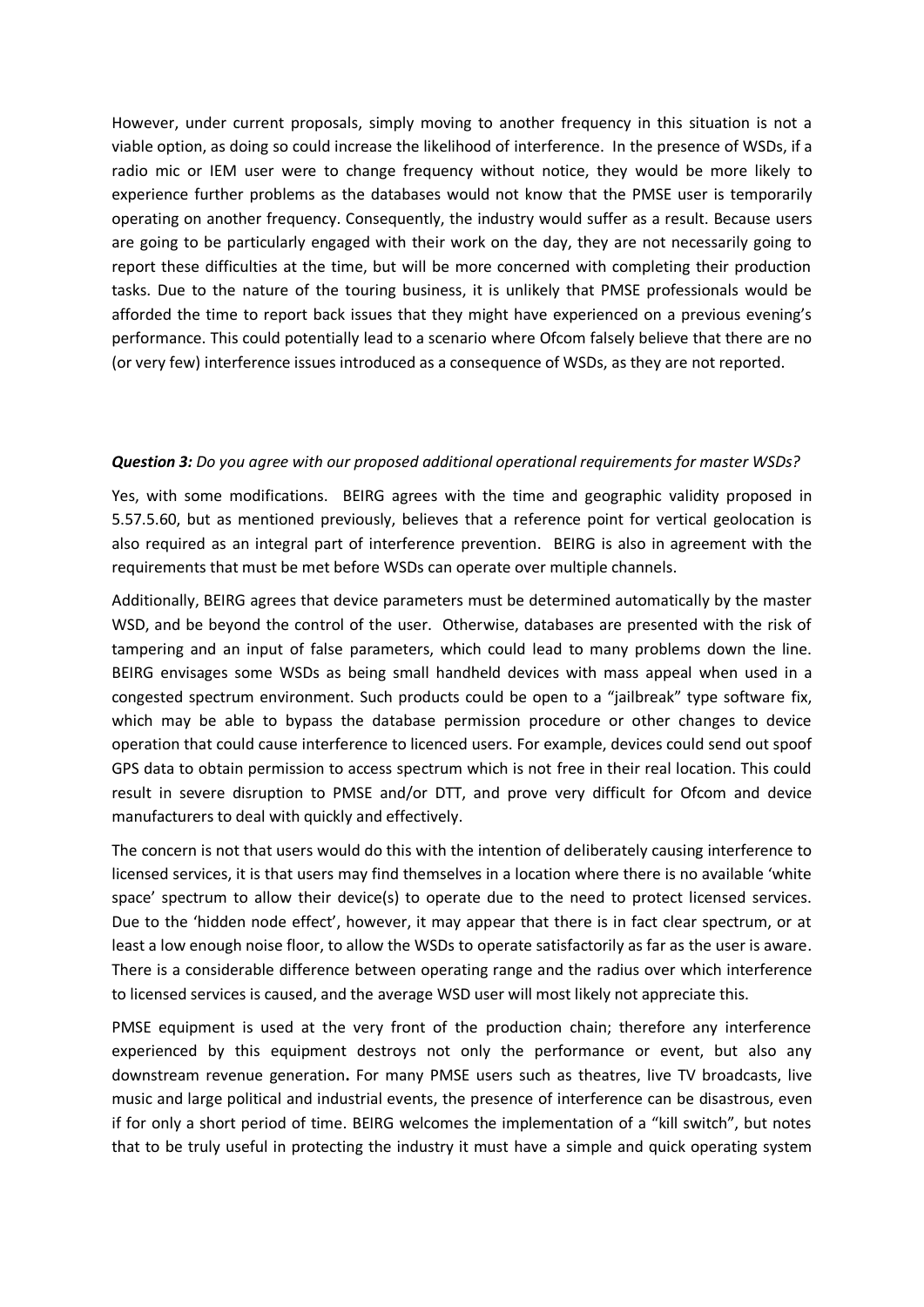and be able to operate, from reported interference to PMSE or DTT to the ceasing of any and all WSD transmission, in the space of 3-5 minutes.

#### *Question 4: Do you agree with our proposed additional operational requirements for slave WSDs?*

On the whole BEIRG agrees with the additional operational requirements proposed for slave WSDs, and expects that the decent implementation of a kill switch will provide a good level of protection to other spectrum users, such as PMSE. However, BEIRG would like to see the guaranteed implementation of a maximum antenna gain of 2.15 dBi for non-geo-located slave WSDs. This must be made in conjunction with those changes to the process presented in Question 3, as previously noted.

## *Question 5: Do you agree with the proposed device parameters, operational parameters and channel usage parameters?*

Again, provisionally BEIRG is in agreement, but much will depend on the detail within these parameters. See below for further comment.

### *Question 6: Do you agree with our approach of implementing the requirements in the example SI and the draft IR and VNS?*

BEIRG has a number of comments and concerns over the content of the VNS. Primarily, BEIRG believes that a statement needs to be clearly made with regard to the position of equipment placed on the market using the VNS after the ETSI harmonised standard becomes available. BEIRG would like to know if such equipment would need to be removed from the market in the case that it is does not conform to the ETSI standard. If so, it is necessary to know how this will be achieved.

Additionally, for the protection of other users, in the instance where WSDs are unable to make contact with a WSDB, BEIRG would like a requirement for a slave to shut down until their master can communicate with the database again. It should also be mandatory that if communication is not available with databases included on the list at [https://tvws-databases.ofcom.org.uk/,](https://tvws-databases.ofcom.org.uk/) then no transmissions in the 470-790 MHz band should take place.

It is also not clear within the VNS or consultation document exactly how often the horizontal position of a WSD should be checked or determined, in order to ascertain when the device has exceeded its 50m radius. A clear definition of 'continuous' must be sought to ensure that WSDs are communicating with a database at regular intervals. BEIRG believes that a reasonable refresh rate would be no more than every 30 seconds.

With regard to the time validity parameter, it is unclear from the VNS or consultation document what, or where, the source of the 'Time of Day' information will be for any given master or slave device. Furthermore, is it not clear what should govern the accuracy of this information. We are